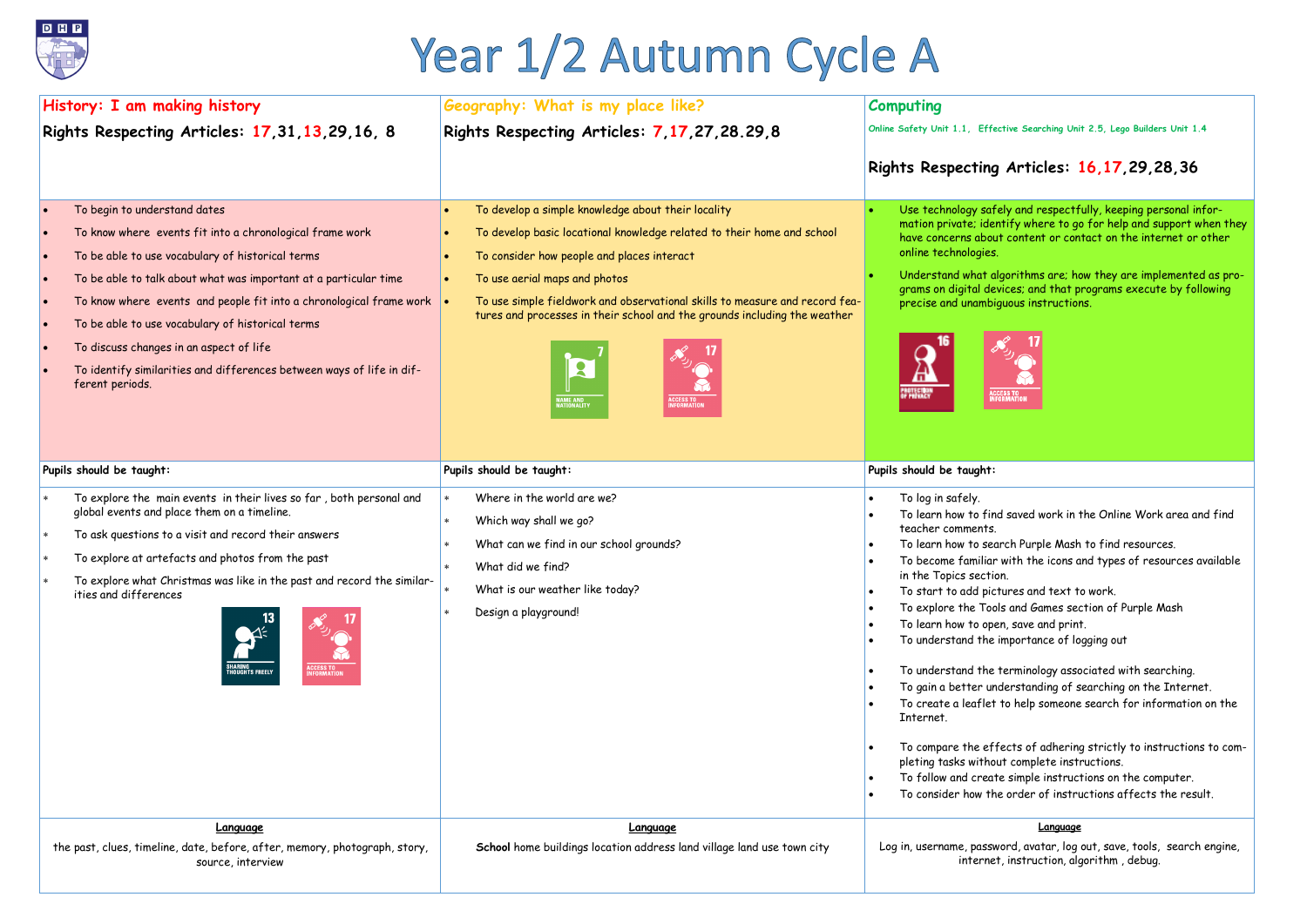

# Year 1/2 Autumn Cycle A

# **Rights Respecting Articles: 31,29,14,28,2,13**

ely and creatively by use their voices expressively and cread speaking chants and rhymes

struments musically

and understanding to a range of high-quality live and rec-

select and combine sounds using the interrelated dimen-



#### **t** Style of Main Song: African pop **Nusic**

ady pulse, like a heartbeat.

orus or a response/answer part.

isical style.

und and names of some of the instruments they use.

**Keyboard, drums, bass, electric guitars, saxophone, trumpet, pulse, rhythm, pitch, i**, audience, question and answer, melody, dynamics,

|                                                   | Art & Design                                                                                                                                                                                                                                                                                                                                                                                                                                                                                                                                                                                                                                                                           | <b>Design Technology</b>                                                                                                                                                                                                                                                                                                                                                                                                                                                                                                                                                                                                                                                                                                                                                                                                                                                                                                                                                                                                                    | <b>Music</b>                                                                                                                                                                                                                                                                                                                                                                                                                                                                                                                                                                                                                                                                                                                                                                                                                                                                                                             |
|---------------------------------------------------|----------------------------------------------------------------------------------------------------------------------------------------------------------------------------------------------------------------------------------------------------------------------------------------------------------------------------------------------------------------------------------------------------------------------------------------------------------------------------------------------------------------------------------------------------------------------------------------------------------------------------------------------------------------------------------------|---------------------------------------------------------------------------------------------------------------------------------------------------------------------------------------------------------------------------------------------------------------------------------------------------------------------------------------------------------------------------------------------------------------------------------------------------------------------------------------------------------------------------------------------------------------------------------------------------------------------------------------------------------------------------------------------------------------------------------------------------------------------------------------------------------------------------------------------------------------------------------------------------------------------------------------------------------------------------------------------------------------------------------------------|--------------------------------------------------------------------------------------------------------------------------------------------------------------------------------------------------------------------------------------------------------------------------------------------------------------------------------------------------------------------------------------------------------------------------------------------------------------------------------------------------------------------------------------------------------------------------------------------------------------------------------------------------------------------------------------------------------------------------------------------------------------------------------------------------------------------------------------------------------------------------------------------------------------------------|
| Rights Respecting Articles: 8, 13, 31, 30, 29, 17 |                                                                                                                                                                                                                                                                                                                                                                                                                                                                                                                                                                                                                                                                                        | Mechanisms: Making a moving storybook                                                                                                                                                                                                                                                                                                                                                                                                                                                                                                                                                                                                                                                                                                                                                                                                                                                                                                                                                                                                       | <b>Rights Respecting</b>                                                                                                                                                                                                                                                                                                                                                                                                                                                                                                                                                                                                                                                                                                                                                                                                                                                                                                 |
|                                                   |                                                                                                                                                                                                                                                                                                                                                                                                                                                                                                                                                                                                                                                                                        | Rights Respecting Articles: 2, 13, 17, 19, 29, 31                                                                                                                                                                                                                                                                                                                                                                                                                                                                                                                                                                                                                                                                                                                                                                                                                                                                                                                                                                                           |                                                                                                                                                                                                                                                                                                                                                                                                                                                                                                                                                                                                                                                                                                                                                                                                                                                                                                                          |
|                                                   | To develop a range of art and design techniques using colour, texture, line &<br>shape<br>To learn about the work of artists, describing the differences and similarities between<br>different practices and disciplines, and making links to their own work<br>To evaluate and analyse creative work using the language of art, craft and de-<br>sign<br>To use drawing to develop and share ideas, experiences and imagination<br><b>REST, PLAY,<br/>CULTURE, ARTS</b><br>SHAR <mark>i</mark> ng<br>Thoughts freely                                                                                                                                                                  | <b>Design</b><br>Design purposeful, functional appealing products for themselves and oth-<br>er users based on design criteria<br>Generate, develop, model, and communicate their ideas through talking,<br>drawing, templates, mock-ups and, where appropriate, information and<br>communication technology<br>Make<br>Select and use a range of tools and equipment to perform practical tasks<br>(for example, cutting, shaping, joining and finishing)<br>Explore and use mechanisms [for example, levers, sliders, wheels and<br>axles]<br><b>Evaluate</b><br>Explore and evaluate a range of existing products                                                                                                                                                                                                                                                                                                                                                                                                                        | use their voices expressiv<br>atively by singing songs ar<br>play tuned and untuned in:<br>listen with concentration<br>orded music<br>experiment with, create,<br>sions of music                                                                                                                                                                                                                                                                                                                                                                                                                                                                                                                                                                                                                                                                                                                                        |
|                                                   | Pupils should be taught:                                                                                                                                                                                                                                                                                                                                                                                                                                                                                                                                                                                                                                                               | Evaluate their ideas against design criteria<br>Pupils should be taught:                                                                                                                                                                                                                                                                                                                                                                                                                                                                                                                                                                                                                                                                                                                                                                                                                                                                                                                                                                    | Pupils should be taught                                                                                                                                                                                                                                                                                                                                                                                                                                                                                                                                                                                                                                                                                                                                                                                                                                                                                                  |
|                                                   | Drawing<br>To experiment with a range of mark making techniques<br>To learn about the work of different artists and discuss similarities/differences in<br>their work: Bridget Riley, Vija Clemins, David Hockney, Nancy McCroskey<br>To create a piece of abstract art inspired by Beatriz Milhazes<br>To create a line drawing and describe the lines<br>To create a water effect using different styles of drawing lines for effect<br>To explore the use of tones in shading<br>To vary the tone, direction and strength of the pencil line within their shading<br>To create a 3D drawing in colour<br>To use the appropriate drawing tools t create different tones and textures | To understand that levers and sliders are mechanisms and know that<br>they can make things move<br>To create moving models that use levers and sliders<br>To use the words: up, down, left, right, vertical and horizontal to de-<br>scribe movement<br>13<br>To design three pages of my moving story book by:<br>- drawing background pictures<br><b>SHARING<br/>THOUGHTS FREELY</b><br>- drawing the moving parts<br>- deciding whether to use a lever or a slider on each page<br>- labelling the movement of each lever/slider<br>1.731<br>To make a moving picture by:<br>- Drawing a background<br><b>REST, PLAY,<br/>CULTURE, ARTS</b><br>- Drawing and cutting moving parts<br>- Making levers and sliders for the moving parts<br>- Putting all the parts together to create the moving picture<br>- Possibly making guides and bridges<br>To review the success of their product by testing it<br>To evaluate their product against the Design Criteria<br>To consider what they have learnt from making their moving story book | Song: Hands, feet and heart<br>Unit Theme: South African M<br><b>Listen and Appraise</b><br>To know that music has a stea<br>To know some songs have a ch<br>To know that songs have a mus<br>To know and recognise the sou<br>To recognise instruments/void<br><b>Clap and Improvise</b><br>To be able to listen and clap b<br>words).<br>To know rhythms are differer<br><b>Sing, Play and Improvise</b><br>To use voices and instruments<br>using two notes, with C moving<br>To know about voices, singing<br>To know you can rap or say wo<br>To know the names of the not<br>down. C,D, E<br>To know the names of the inst<br>To know that unison is everyor<br><b>Improvisation</b><br>To be able to take it in turns t<br>Compose<br>To be able to compose a simple<br>D or C, $D + E$ . or C, D, $E$ , $F + G$<br>Perform & Share<br>To participate in a class perfo<br>Song: Ho Ho Ho<br>Unit Theme: Christmas |
|                                                   | <b>Language</b><br>abstract, composition, shape,<br>wavy, vertical, horizontal, cross hatch<br>dark, light, thick/thin, wavy/straight,<br>dark tones, mid tones, light tones, texture                                                                                                                                                                                                                                                                                                                                                                                                                                                                                                  | Language<br>Mechanism, model, design, evaluation, slider, movement, up, down, left, right,<br>vertical, horizontal, assemble cutting, shaping, finishing                                                                                                                                                                                                                                                                                                                                                                                                                                                                                                                                                                                                                                                                                                                                                                                                                                                                                    | Keyboard, drums, bass, elec<br>improvise, compose, perform<br>tempo                                                                                                                                                                                                                                                                                                                                                                                                                                                                                                                                                                                                                                                                                                                                                                                                                                                      |

*To recognise instruments/voices you can hear.*

back, then listen and clap your own answer (rhythms of

nt from the steady pulse.

s, listen and sing back, then listen and play your own answer  $\mathfrak h$  to D.

notes of different pitches (high and low).

ords in rhythm.

tes in their instrumental part from memory or when written

truments they are playing. ne singing at the same time.

to improvise using  $C$  or  $C$  and  $D$ 

Ie melody using simple rhythms, choosing from the notes  $C +$ 

ormance of Hands, feet and heart. **Style of Main Song: Rap** 

**Language**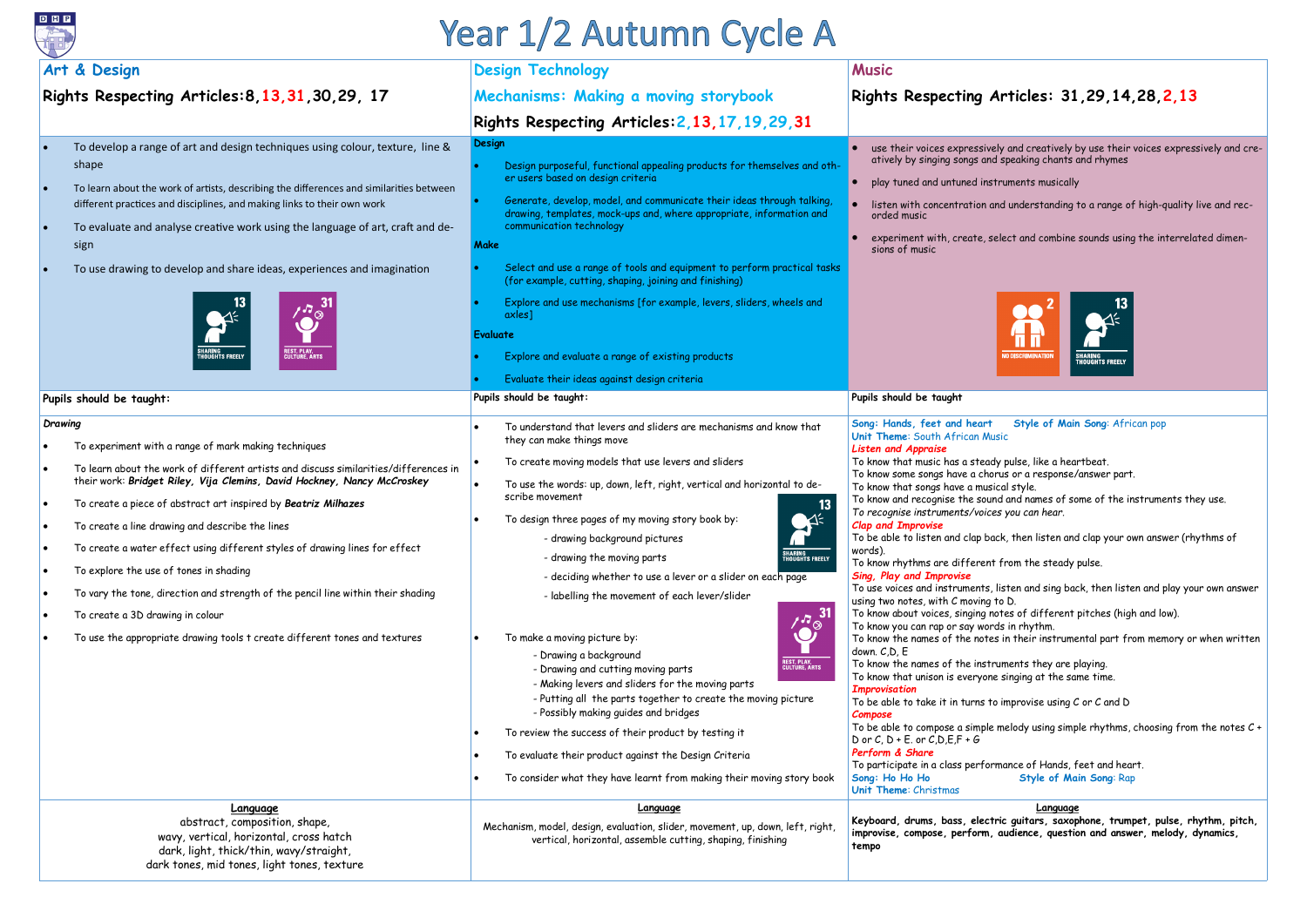# **Computing Technology**  ouping and Sorting Unit 1.2 Creating Pictures Unit

## **Rights Respecting Articles:16,17,29,28,31,27**

 $s$  of information technology beyond school. efully to create, organise, store, manipulate and re-



al community and find examples of where technology

technology outside school.

ange of criteria. effer the total on the computer items on the represent using the 'Grouping' activities in Purple Mash.

of the 2Paint a Picture tool. reate the Impressionist style of art (Monet, Degas,

art and look at the work of pointillist artists such as

k of Piet Mondrian and recreate the style using the

**k** of William Morris and recreate the style using the





| History Detectives-spot the differences                                                                                                                                                                                                                                                                                                                                                                                                                                                                                                                                                                                                                                                                                                                                                                                                                                                                                                                                                                                                            | Geography What is our country like?                                                                                                                                                                                                                                                                                                                                                                                                                                                                                                                                                                                  | <b>Computing Technolog</b>                                                                                                                                                                                                                                                                                                |  |
|----------------------------------------------------------------------------------------------------------------------------------------------------------------------------------------------------------------------------------------------------------------------------------------------------------------------------------------------------------------------------------------------------------------------------------------------------------------------------------------------------------------------------------------------------------------------------------------------------------------------------------------------------------------------------------------------------------------------------------------------------------------------------------------------------------------------------------------------------------------------------------------------------------------------------------------------------------------------------------------------------------------------------------------------------|----------------------------------------------------------------------------------------------------------------------------------------------------------------------------------------------------------------------------------------------------------------------------------------------------------------------------------------------------------------------------------------------------------------------------------------------------------------------------------------------------------------------------------------------------------------------------------------------------------------------|---------------------------------------------------------------------------------------------------------------------------------------------------------------------------------------------------------------------------------------------------------------------------------------------------------------------------|--|
| Rights Respecting Articles: 17,28,14,29,13,8                                                                                                                                                                                                                                                                                                                                                                                                                                                                                                                                                                                                                                                                                                                                                                                                                                                                                                                                                                                                       | Rights Respecting Articles: 17,28,8,27,14,29                                                                                                                                                                                                                                                                                                                                                                                                                                                                                                                                                                         | Outside School Unit 1.9 Gro<br>2.6<br><b>Rights Respecting Articles:</b>                                                                                                                                                                                                                                                  |  |
| To develop an awareness of the past<br>To begin to use simple dates<br>To know where events and people fit into a chronological frame<br>work<br>To be able to use vocabulary of historical terms<br>To begin to understand the concepts of continuity and change<br>To be able to use basic similarity and differences to draw contrasts<br>To understand some of the ways we find out about the past from<br>objects/buildings in an historical environment<br>CESS TO<br>ORMATION<br>AIMS OF<br>Education                                                                                                                                                                                                                                                                                                                                                                                                                                                                                                                                       | To develop locational and place knowledge of the United Kingdom<br>To know, the four countries which make up the United Kingdom, their<br>capital cities, the names of the surrounding seas,<br>To know some key characteristics of the four countries. Of the United<br>Kingdom<br>To develop knowledge of weather as a physical process and identify<br>daily weather patterns in the UK.<br><b>DENTITY</b><br><b>ACCESS TO<br/>INFORMATION</b>                                                                                                                                                                    | Recognise common uses<br>Use technology purpose<br>trieve digital content.                                                                                                                                                                                                                                                |  |
| Pupils should be taught:                                                                                                                                                                                                                                                                                                                                                                                                                                                                                                                                                                                                                                                                                                                                                                                                                                                                                                                                                                                                                           | Pupils should be taught                                                                                                                                                                                                                                                                                                                                                                                                                                                                                                                                                                                              | Pupils should be taught                                                                                                                                                                                                                                                                                                   |  |
| To use photographs to develop close observation skills.<br>$\ast$<br>To explore photographs and be able to use clues to order them<br>chronologically and write simple dates.<br>To compare an aspect of modern homes (cooking, washing, comfort,<br>heat and light) to different periods in the past.<br>To be able to record results on a table.<br>To produce a simple account of one of the big changes and use ex-<br>amples.<br>To be able to use maps and photographs of their area to explore<br>what it looked like before they were born and produce a short de-<br>scription of it.<br>To complete a Heritage Walk of their local area taking photos for<br>their work.<br>To use the evidence from their Heritage Walk and the photos from<br>the past to complete an evidence board based on what has changed<br>and what has stayed the same.<br>To be able to discus the similarities and differences they have seen.<br>$\ast$<br>To be able to write a description of one building/ aspect of the town<br>and how it has changed. | To create a map of the school using symbols and a key<br>To recognise the UK from satellite images, globes, world maps and maps $\bullet$<br>of Europe<br>To know the countries (& capital cities) that make up the UK and his-<br>torically how it came about<br>To make own map of the UK & Ireland (messy map?)<br>To use an atlas to add key features to a map of the UK, seas, rivers,<br>hill ranges etc.<br>To know some of the main towns and landmarks of the North East and<br>up to Edinburgh<br>To develop understanding of weather terminology and symbols and how<br>the weather changes around the UK | To walk around the loce<br>is used.<br>To record examples of<br>To sort items using a ro<br>To sort items on the co<br>To learn the functions<br>To learn about and recr<br>Renoir).<br>To recreate Pointillist<br>Seurat.<br>To learn about the worl<br>lines template.<br>To learn about the worl<br>patterns template. |  |
| Language<br>timeline, chronology, old, new, recently, younger, years, decade, century,<br>long ago,<br><b>Language</b> (linked to houses and homes)<br>chimney, street names, roof, tile, thatch, brick, stone, materials, design,<br>modern, Sixties, Fifties, Pre-War, Edwardian, Victorian, technology, archi-<br>tecture, home, house, bungalow, flats                                                                                                                                                                                                                                                                                                                                                                                                                                                                                                                                                                                                                                                                                         | Language<br>Earth, ocean, sea, coast, land, continent, island, United Kingdom, Wales, Ire-<br>land, Scotland, England, Northern Ireland, Capital city, London, Edinburgh,<br>Cardiff, Belfast, Dublin. North Sea, Atlantic Ocean, The Channel, Irish Sea.<br>Direction, North, South, East, West                                                                                                                                                                                                                                                                                                                     | Technolo                                                                                                                                                                                                                                                                                                                  |  |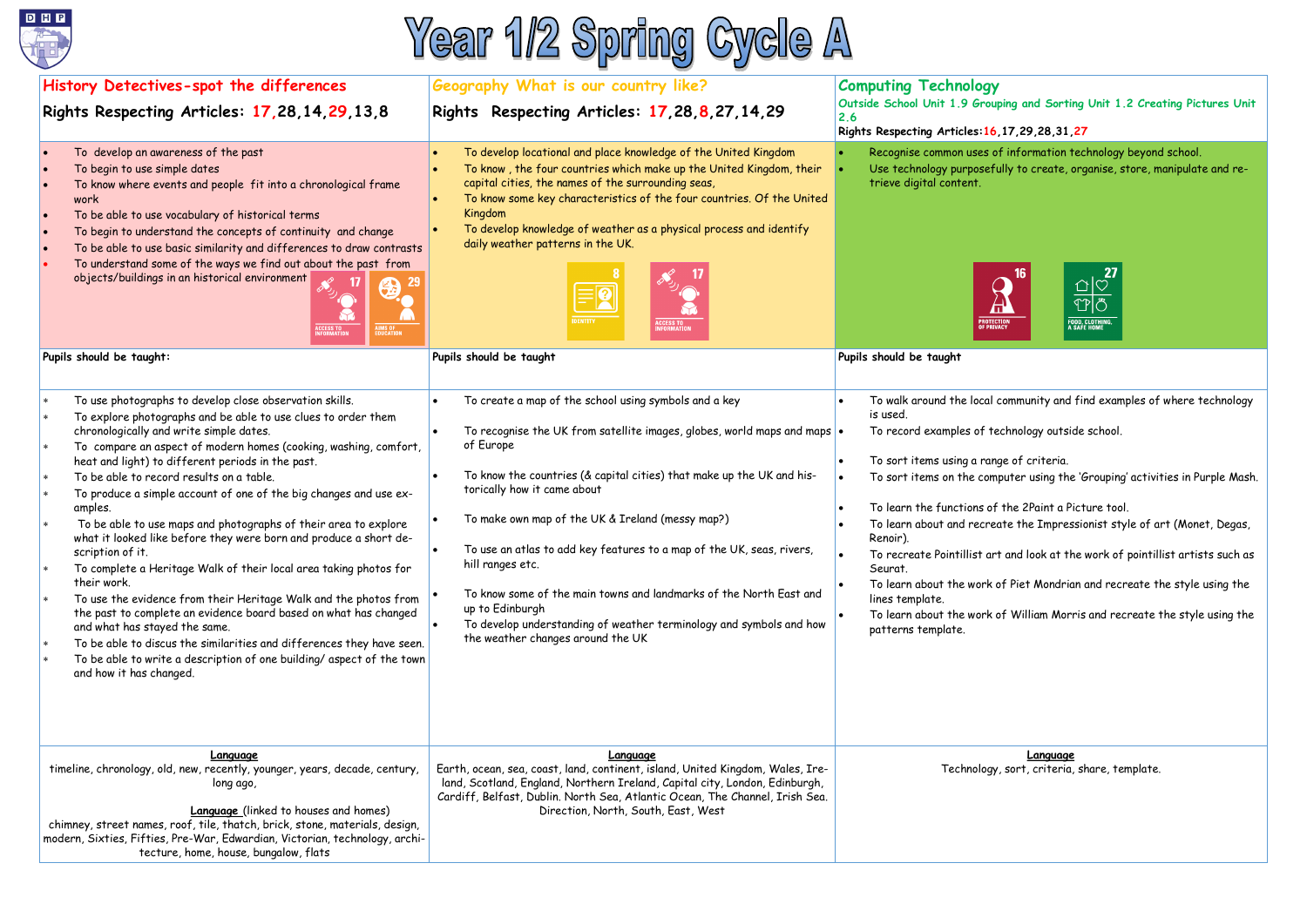

# Year 1/2 Spring Cycle A

# **Rights Respecting Articles: 28,17,29,31,14**

- eatively by singing songs and speaking chants and rhymes musically
- standing to a range of high-quality live and recorded mu-
- combine sounds using the interrelated dimensions of





# **Tyle of Main Song: Rock**

- like a heartbeat.
- response/answer part.
- 
- ames of some of the instruments they use. *To recognise instruments/voices you can hear.*
- listen and clap your own answer (rhythms of words). The steady pulse.
- Id sing back, then listen and play your own answer using
- different pitches (high and low). r instrumental part from memory or when written down.
- they are playing. at the same time.
- ise using F or F and G, A, B flat/A sharp , $C$
- using simple rhythms, choosing from the notes F and G, A,

|                                                                           | Art & Design                                                                                                                                                                                                                                                                                                                                                                                                                                                                                                                                                                                                                                                                                                                                                                                                                                                                                                                                  | <b>Design Technology</b>                                                                                                                                                                                                                                                                                                                                                                                                                                                                                                                                                                                                                                                                                                                                                                                                                                                                                                                                                                                                                                                                                                                                                                                                                                                                                                                                                                                                                                                                                        | <b>Music</b>                                                                                                                                                                                                                                                                                                                                                                                                                                                                                                                                                                                                                                                                                                                                                                                                                                                                                                                                                                                                                                                                                 |
|---------------------------------------------------------------------------|-----------------------------------------------------------------------------------------------------------------------------------------------------------------------------------------------------------------------------------------------------------------------------------------------------------------------------------------------------------------------------------------------------------------------------------------------------------------------------------------------------------------------------------------------------------------------------------------------------------------------------------------------------------------------------------------------------------------------------------------------------------------------------------------------------------------------------------------------------------------------------------------------------------------------------------------------|-----------------------------------------------------------------------------------------------------------------------------------------------------------------------------------------------------------------------------------------------------------------------------------------------------------------------------------------------------------------------------------------------------------------------------------------------------------------------------------------------------------------------------------------------------------------------------------------------------------------------------------------------------------------------------------------------------------------------------------------------------------------------------------------------------------------------------------------------------------------------------------------------------------------------------------------------------------------------------------------------------------------------------------------------------------------------------------------------------------------------------------------------------------------------------------------------------------------------------------------------------------------------------------------------------------------------------------------------------------------------------------------------------------------------------------------------------------------------------------------------------------------|----------------------------------------------------------------------------------------------------------------------------------------------------------------------------------------------------------------------------------------------------------------------------------------------------------------------------------------------------------------------------------------------------------------------------------------------------------------------------------------------------------------------------------------------------------------------------------------------------------------------------------------------------------------------------------------------------------------------------------------------------------------------------------------------------------------------------------------------------------------------------------------------------------------------------------------------------------------------------------------------------------------------------------------------------------------------------------------------|
| Rights Respecting Articles: 28, 29, 17, 13, 12, 31                        |                                                                                                                                                                                                                                                                                                                                                                                                                                                                                                                                                                                                                                                                                                                                                                                                                                                                                                                                               | Mechanisms: Making a moving monster                                                                                                                                                                                                                                                                                                                                                                                                                                                                                                                                                                                                                                                                                                                                                                                                                                                                                                                                                                                                                                                                                                                                                                                                                                                                                                                                                                                                                                                                             | <b>Rights Respecting Articles:</b>                                                                                                                                                                                                                                                                                                                                                                                                                                                                                                                                                                                                                                                                                                                                                                                                                                                                                                                                                                                                                                                           |
|                                                                           |                                                                                                                                                                                                                                                                                                                                                                                                                                                                                                                                                                                                                                                                                                                                                                                                                                                                                                                                               | Rights Respecting Articles: 17,28,29,14,13,19                                                                                                                                                                                                                                                                                                                                                                                                                                                                                                                                                                                                                                                                                                                                                                                                                                                                                                                                                                                                                                                                                                                                                                                                                                                                                                                                                                                                                                                                   |                                                                                                                                                                                                                                                                                                                                                                                                                                                                                                                                                                                                                                                                                                                                                                                                                                                                                                                                                                                                                                                                                              |
| $\bullet$<br>$\bullet$                                                    | to use a range of materials creatively to design and make<br>products<br>to use drawing, and painting to develop and share their<br>ideas, experiences and imagination<br>to develop a wide range of art and design techniques in<br>using colour, pattern, texture, line, shape, form and<br>space<br>to know about the work of a range of artists, describing<br>the differences and similarities between different prac-<br>tices and disciplines, and making links to their own work.<br>$\Delta$<br><b>REST, PLAY,<br/>CULTURE, ARTS</b><br><b>HARING<br/>HOUGHTS FREELY</b>                                                                                                                                                                                                                                                                                                                                                             | Design<br>Design purposeful, functional, appealing products for themselves and other users based on<br>design criteria<br>Generate, develop, model and communicate their ideas through talking and drawing, tem-<br>plates, mock-ups and, where appropriate, information and communication technology<br><b>Make</b><br>Select from and use a range of tools and equipment to perform practical tasks [for example,<br>cutting, shaping, joining and finishing]<br>Select from and use a range of materials and components, including construction materials<br>and textiles and ingredients, according to their characteristics<br><b>Evaluate</b><br>Explore and evaluate a range of existing products<br>Evaluate their ideas and products against design criteria<br>REEDOM OF<br>HOUGHT AND<br>ELIGION<br><b>Technical knowledge</b><br>Build structures, exploring how they can be made stronger, stiffer and more stable<br>Explore and use mechanisms [for example, levers, sliders, wheels and axles], in their prod-<br>ucts.                                                                                                                                                                                                                                                                                                                                                                                                                                                                         | use their voices expressively and creati<br>play tuned and untuned instruments mus<br>listen with concentration and understan<br><b>Sic</b><br>experiment with, create, select and con<br>music<br>色.<br><b>AIMS OF<br/>EDUCATION</b>                                                                                                                                                                                                                                                                                                                                                                                                                                                                                                                                                                                                                                                                                                                                                                                                                                                        |
| Pupils should be taught                                                   |                                                                                                                                                                                                                                                                                                                                                                                                                                                                                                                                                                                                                                                                                                                                                                                                                                                                                                                                               | Pupils should be taught:                                                                                                                                                                                                                                                                                                                                                                                                                                                                                                                                                                                                                                                                                                                                                                                                                                                                                                                                                                                                                                                                                                                                                                                                                                                                                                                                                                                                                                                                                        | Pupils should be taught                                                                                                                                                                                                                                                                                                                                                                                                                                                                                                                                                                                                                                                                                                                                                                                                                                                                                                                                                                                                                                                                      |
| Painting<br>$\bullet$<br>$\bullet$<br>$\bullet$<br>$\bullet$<br>$\bullet$ | To know the names of the primary colours and that these $\bullet$<br>can be mixed to make secondary colours<br>To use primary colours to paint, mix colours to achieve<br>secondary colours and applying the paint with care<br>To create repeating patterns, knowing that a pattern is<br>created by repeating lines, shapes, tones or colours<br>To create repeating patterns from everyday items with<br>paint<br>To learn about the work of Clarice Cliff, and design a<br>plate in this style of painting colourful circles<br>To discuss the work of Clarice Cliff and make links to<br>their own work<br>To learn painting techniques including how to apply paint<br>using a straw and blowing outwards to make branches<br>To develop painting skills, working with control and the<br>correct amount of paint<br>To hold a brush correctly, load the brush with the cor-<br>rect amount of paint and make flowing lines<br>Language | To look at objects and understand how they move<br>To understand that mechanisms are a collection of moving parts that work together in a ma-<br>chine<br>To know that there is always an input and output in a mechanism<br>To identify mechanisms in everyday objects<br>To understand that a lever is something that turns on a pivot<br>To understand that a linkage is a system of levers that are connected by pivots<br>$\bullet$<br>19<br>To devise a whole-class Design Criteria for what a Moving Monster should do<br>To explore different design options<br>To understand that linkages use levers and pivots to create motion<br>PROTECT <mark>i</mark> on from<br>/iolence<br>To create Design Criteria<br>To draw two moving monster designs that meet all points of the Design Criteria and include<br>the linkage that will make the monster move<br>To create linkage systems using card for levers and split pins for pivot<br>To understand that linkages use levers and pivots to create motion<br>To know how to safely make holes in card<br>$\bullet$<br>To experiment with the linkages by changing the widths, lengths and thicknesses of card<br>To make a moving monster<br>To know how to make linkages by connecting levers and pivot<br>To know that materials can be selected according to their characteristics<br>To design and make the features of their monster<br>To evaluate how functional their monster is and whether it meets the Design Criteria<br><b>Language</b> | Song: I Wanna Play in a Band<br><b>Style</b><br>Unit Theme: Playing together in a band<br><b>Listen and Appraise</b><br>To know that music has a steady pulse, like a<br>To know some songs have a chorus or a resp<br>To know that songs have a musical style.<br>To know and recognise the sound and names<br>To recognise instruments/voices you can hea<br><b>Clap and Improvise</b><br>To be able to listen and clap back, then liste<br>To know rhythms are different from the sto<br><b>Sing, Play and Improvise</b><br>To use voices and instruments, listen and sir<br>two notes, with F moving to G<br>To know about voices, singing notes of diffe<br>To know you can rap or say words in rhythm.<br>To know the names of the notes in their inst<br>F,G,A<br>To know the names of the instruments they<br>To know that unison is everyone singing at tl<br><b>Improvisation</b><br>To be able to take it in turns to improvise us<br>Compose<br>To be able to compose a simple melody using<br>B flat/A sharp, $C$<br>Perform & Share<br>Song: Zootime Style of Main Song: Reggo |
|                                                                           | primary colours, secondary colours, blend,<br>pattern, line, shape, tone,<br>concentric circles, flowing stroke                                                                                                                                                                                                                                                                                                                                                                                                                                                                                                                                                                                                                                                                                                                                                                                                                               | Mechanisms, evaluation, mechanical, input, levers, wheels, axels, linkages, pivots, linear motion, re-<br>ciprocating motion, oscillating motion, rotary motion, survey                                                                                                                                                                                                                                                                                                                                                                                                                                                                                                                                                                                                                                                                                                                                                                                                                                                                                                                                                                                                                                                                                                                                                                                                                                                                                                                                         | Keyboard, drums, bass, electric guitar, rocl<br>audience, melody                                                                                                                                                                                                                                                                                                                                                                                                                                                                                                                                                                                                                                                                                                                                                                                                                                                                                                                                                                                                                             |

### **Song: Zootime Style of Main Song**: Reggae **Unit Theme**: Animals and Reggae

#### **Language**

rock. Pulse, rhythm, pitch, improvise, compose, perform,  $elody$ , dynamics, tempo, reggae,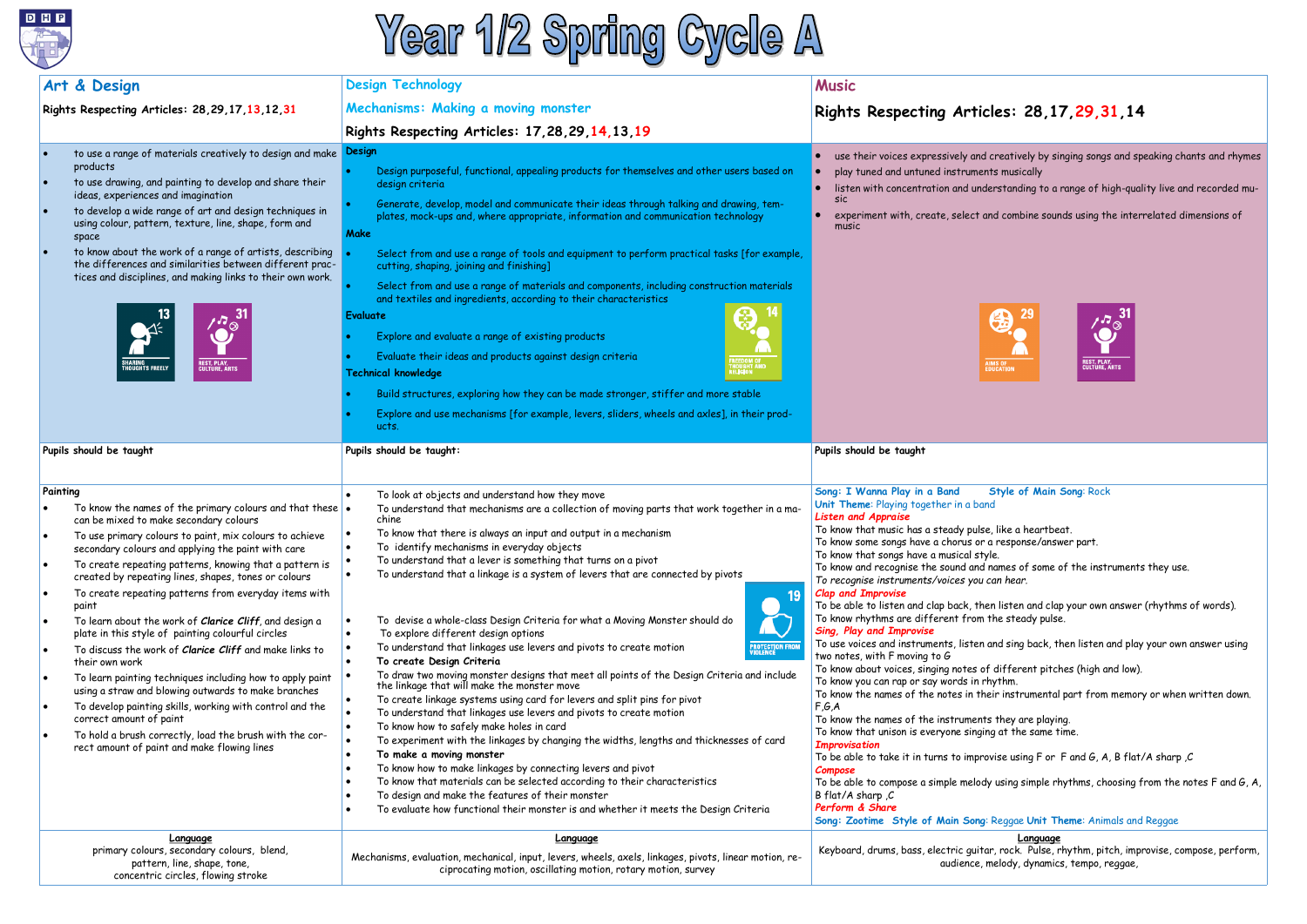# Coding Unit 1.7, Coding Unit 2.1 **Rights Respecting Articles: 17, 29,28**

to create, organise, store, manipulate and retrieve dig-

**are; how they are implemented as programs on digital** execute by following precise and unambiguous instruc-

• **Create and debug simple programs.**



am looks like.

rple Mash.

adsheet cells.

Is to add clipart to cells.

ols: lock, move cell, speak and count.

a scene.

the character perform actions.

rand new icon.

en code them. types.

nd debug programs.





| <b>Geography Wherever next?</b>                                                                                                                                                                                                                                                                                                                                                                                                                                                                                                                                                                                                                                                                                                                                              | <b>Computing</b>                                                                                                                                                                                                                                                                                                                                                                                                                                                                                                                           |  |
|------------------------------------------------------------------------------------------------------------------------------------------------------------------------------------------------------------------------------------------------------------------------------------------------------------------------------------------------------------------------------------------------------------------------------------------------------------------------------------------------------------------------------------------------------------------------------------------------------------------------------------------------------------------------------------------------------------------------------------------------------------------------------|--------------------------------------------------------------------------------------------------------------------------------------------------------------------------------------------------------------------------------------------------------------------------------------------------------------------------------------------------------------------------------------------------------------------------------------------------------------------------------------------------------------------------------------------|--|
| Rights Respecting Articles: 12, 13, 17, 27, 28, 29, 30, 8                                                                                                                                                                                                                                                                                                                                                                                                                                                                                                                                                                                                                                                                                                                    | Spreadsheets Unit 1.8, C                                                                                                                                                                                                                                                                                                                                                                                                                                                                                                                   |  |
|                                                                                                                                                                                                                                                                                                                                                                                                                                                                                                                                                                                                                                                                                                                                                                              | <b>Rights Respecting Articles</b>                                                                                                                                                                                                                                                                                                                                                                                                                                                                                                          |  |
| To develop knowledge of globally significant places: - Poles and Equator, looking at their location and some of the basic defining physical and human characteristics.<br>To develop an understanding of some features of the weather in hot and cold areas of<br>the world and their effects.<br>To use world maps of different types and globes to identify the continents, oceans,<br>poles and equator.<br>To use simple locational and directional language to describe features on different<br>maps<br>To use and label photographs of key features<br>ひじ<br><b>IDENTITY</b><br><b>FOOD, CLOTHING</b><br>A SAFE HOME                                                                                                                                                  | Use technology purposefully<br>ital content.<br>Understand what algorithms<br>devices; and that programs<br>tions.<br>Create and debug simple pre<br>روههما<br><b>ACCESS T</b><br>INFORMAT                                                                                                                                                                                                                                                                                                                                                 |  |
| Pupils should be taught:                                                                                                                                                                                                                                                                                                                                                                                                                                                                                                                                                                                                                                                                                                                                                     | Pupils should be taught:                                                                                                                                                                                                                                                                                                                                                                                                                                                                                                                   |  |
| To identify at a simple level some of the key features of different climate zones and<br>$\bullet$<br>weather by using geographical photographs and build pupil vocabulary<br>Know the locations and features of some of the coldest places on Earth<br>To identify the location and key features of the equatorial region.<br>To understand how people cope with the impact of physical features on human life in a<br>country on the equator.<br>To revise where hot and cold places are and ask questions about our weather and how<br>we can collect data (set up rain gauge and thermometer- collect data for next lesson)<br>Present simple explanation of weather that day (+ through the week) Use temp and<br>rain gauge data. Annotate a photo using weather vocab | To know what a spreadsheet progra<br>How to open 2 Calculate in Pur<br>How to enter data into sprea<br>To use 2Calculate image tools<br>To use 2Calculate control too<br>To use design mode to set up<br>To add characters.<br>To use code blocks to make t<br>To use collision detection.<br>To save and share work.<br>$\bullet$<br>To know the save, print, open<br>To design algorithms and the<br>$\bullet$<br>To compare different object<br>To use the repeat command.<br>To use the timer command.<br>To know what debugging is ar |  |
| Language<br>Earth, poles, Equator, continent, ocean, climate, weather, location, globe, physical feature,<br>compass, North, South, East, West                                                                                                                                                                                                                                                                                                                                                                                                                                                                                                                                                                                                                               | Arrow, backspace, cursor, column                                                                                                                                                                                                                                                                                                                                                                                                                                                                                                           |  |
|                                                                                                                                                                                                                                                                                                                                                                                                                                                                                                                                                                                                                                                                                                                                                                              |                                                                                                                                                                                                                                                                                                                                                                                                                                                                                                                                            |  |

**Language** 1, cell, row, action, code, command, object, program, algorithm, bug, de-bug.